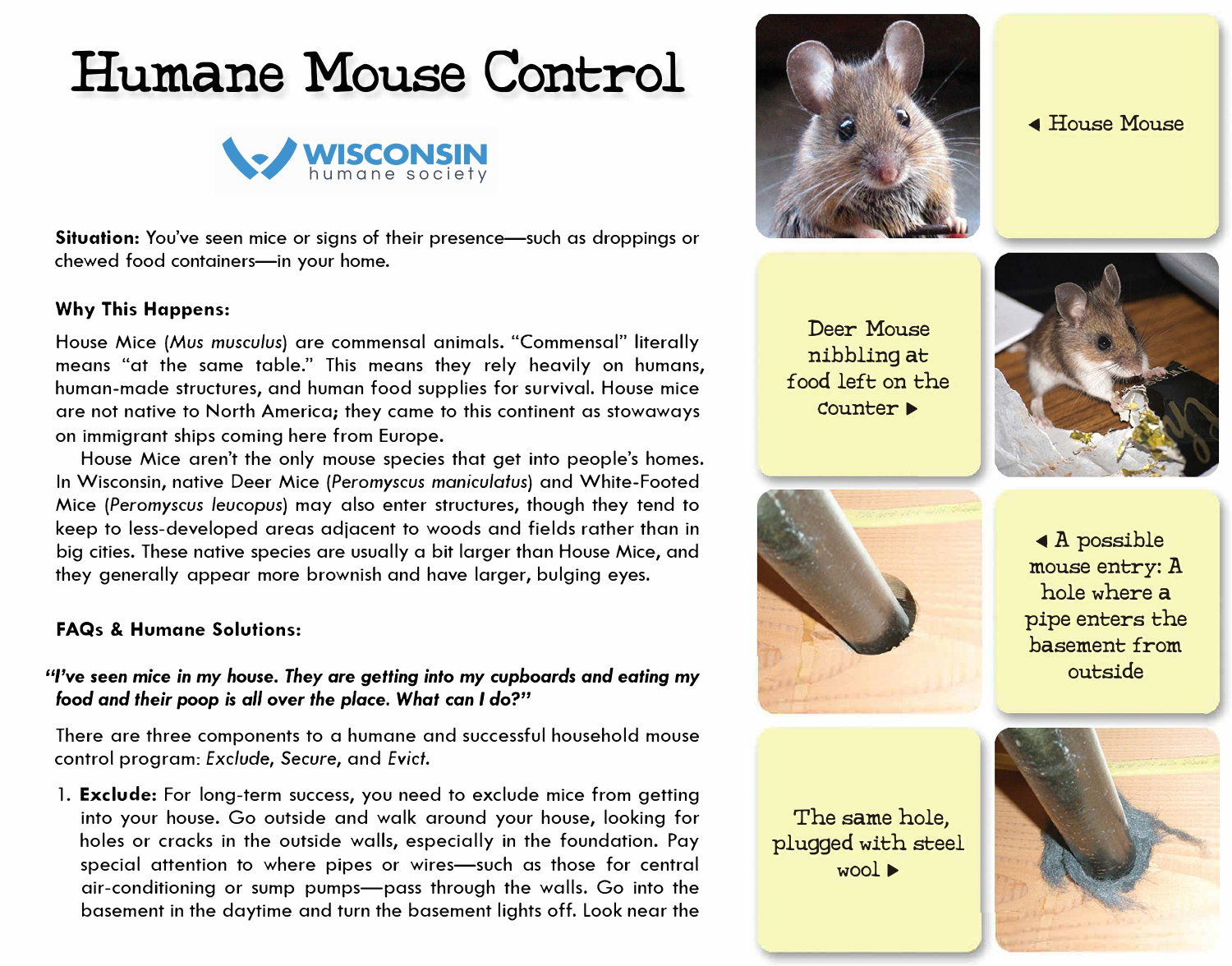top of the basement wall for any light coming in. Plug any holes or cracks wider than  $\frac{1}{4}$ " with steel wool or steel wool and caulk to exclude mice. Or, you can install sheet metal flashing or hardware cloth over the crack or hole.

- 2. **Secure:** Secure all food in metal or glass containers with tight-fitting lids. This includes pet food, human foodstuffs, bird seed, and grass seed. Clean up any spilled food right away. Remember, mice are small, so leaving one kibble of spilled dog food for a mouse to find would be like leaving a basketball-sized chunk of food for a human.
- 3. **Evict:** With mouse entries and exits now closed and potential mouse food supplies contained in mouse-proof containers, your final step is to evict the mice that you still have in your house. For this, we recommend the Victor Tin Cat humane mouse live-trap, [available](https://www.victorpest.com/victor-tin-cat-mouse-trap-m310s) here. Bear in mind that given their commensal nature, any mice you evict will likely enter another non-mousesecured structure in order to survive.

#### **Live-Trapping Technique:**

For best results, place the live traps against walls (mice like to travel along walls for safety and security) close to where you have seen mice or evidence of their presence. Bait the live traps with peanut butter and/or seeds, shelled nuts, bread, bits of chocolate, or dry dog or cat food. Mice can be fickle; most will readily go for peanut butter, but others can be fussier about their food choices. Also place a small jar lid full of fresh drinking water for the mouse/mice in the live trap. Once they are set, it is important that you to check these traps often, *at least every 8 hours,* and liberate any trapped mice outdoors as soon as possible.

Keep trapping until you no longer catch mice. If you suspect that you still have mice in the house but they are ignoring the traps, try changing the type of bait you are using, or stop trapping for a few days and then start up again. It can also help to change the locations of your traps every few days.

**Place a shallow dish of water (the lid of a jar would work) along with food bait** *inside* **the trap.** ►



◄ **Place the trap against a wall where you have seen evidence of** *mice.* 

**Victor Tin Cat humane mouse live-trap properly set up►** 





**See the next page for information about releasing**  *mice* **outdoors.**